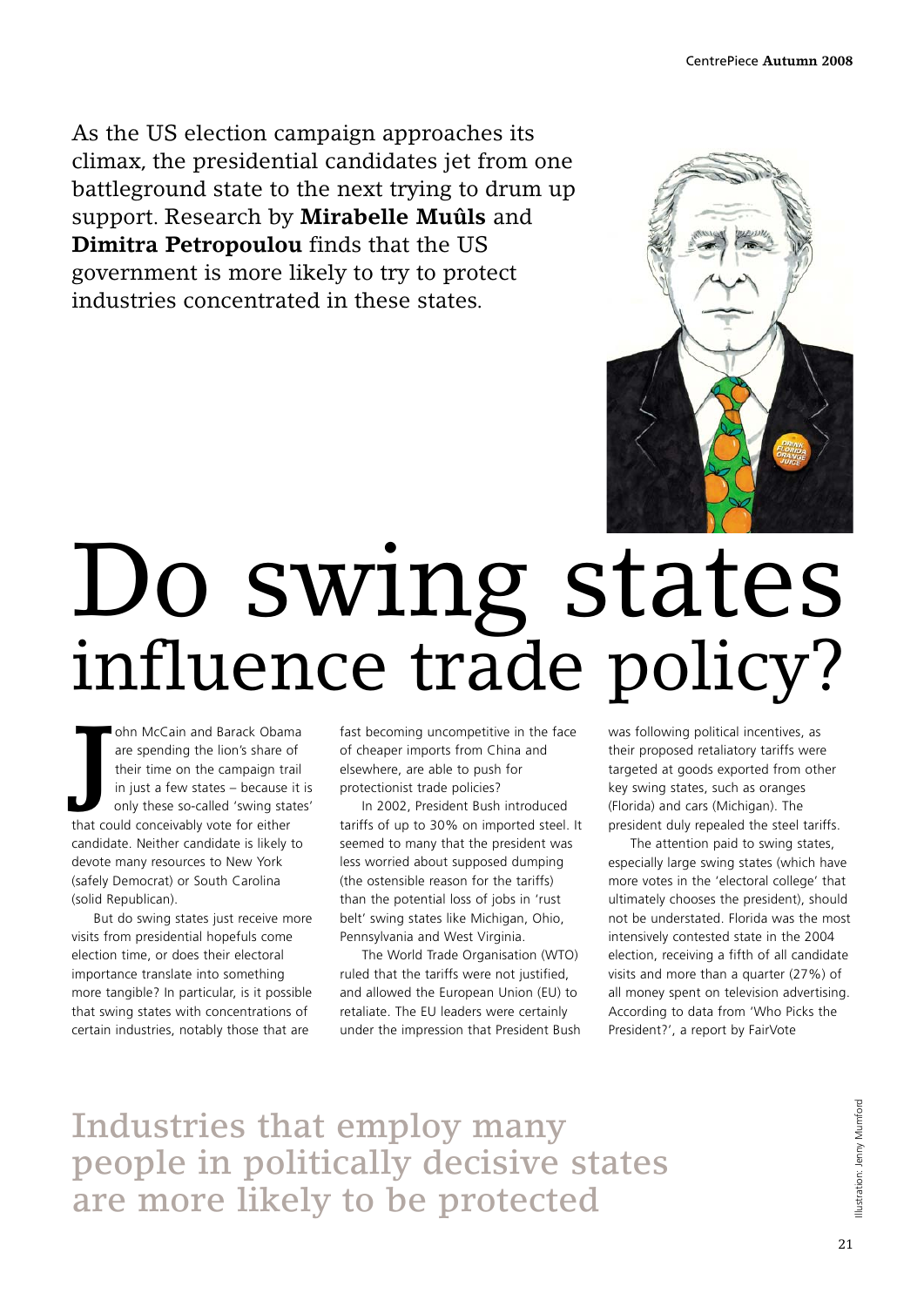

(www.fairvote.org/presidential), this was more money than was spent on advertising in 45 other states and the District of Columbia combined.

The map shows the swing states, such as Florida with 27 electoral votes, in yellow, while blue and red states denote the Democratic and Republican 'safe states', respectively, such as California (55 electoral votes) and Texas (34 electoral votes).

Previous research has tried to explain US trade policy by looking at the role of political lobbying. The thesis is simple: industries that are represented by stronger lobbies on Capitol Hill are more likely to be protected. Our work investigates another potential channel: the strong incentives for presidential candidates to try to win over certain states.

Our hypothesis is that industries which employ many people in the key swing states are more likely to receive

Subtle non-tariff barriers allow presidents to get around World Trade Organisation rules on protection

protection by incumbent governments so as to attract votes. If we are right, then industries that receive protection are those which employ many people.

We first show, using a model of the electoral college, that an incumbent president has a strong incentive to manipulate trade policy so as to build a reputation of protectionism with the electorate, especially in the large swing states. By signalling his preferences on trade policy, an incumbent president (or

party) can influence swing voters and the chances of re-election. This theoretical work lends support to the hypothesis that the 2002 US steel tariffs were introduced for reasons of political expediency.

We test our theory by looking at the 1984 presidential election. This election, between Ronald Reagan (the Republican incumbent) and Walter Mondale (Democrat), provides as good a set of data as any to test the hypothesis that industries concentrated in states expected